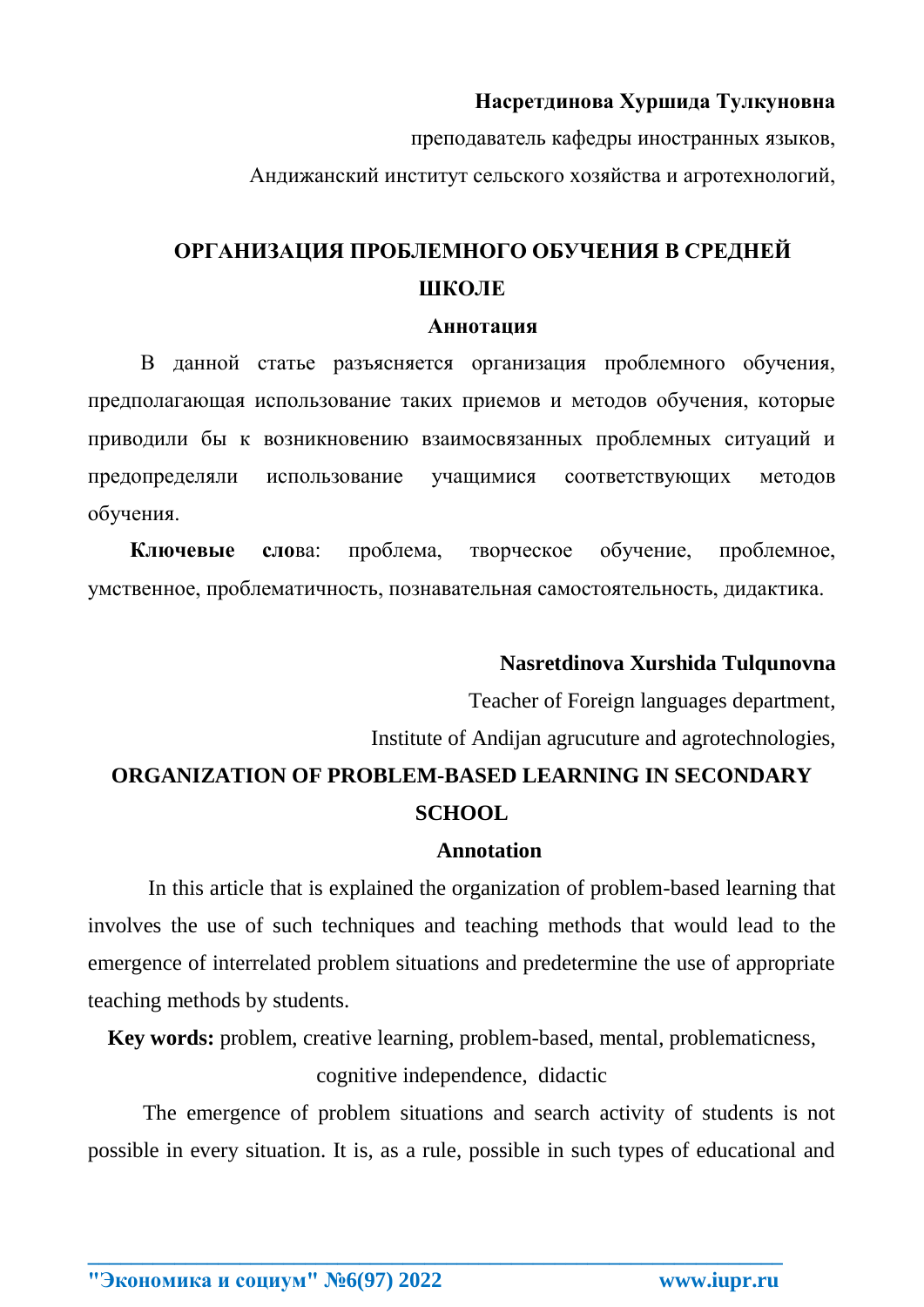cognitive activity of students as: solving ready-made non-standard tasks; preparation of tasks and their implementation; logical text analysis; student research; essay, etc.

Therefore, the creation by the teacher of a chain of problem situations in various types of creative learning activities of students and the management of their mental (search) activities for the assimilation of new knowledge through independent (or collective) solution of educational problems is the essence of problem-based learning.

Based on the idea of developing the cognitive independence of students, all varieties of the modern lesson, based on the principle of problematicness, are divided into problematic and non-problematic.

From the point of view of internal specifics (logical and psychological), a lesson should be considered problematic if the teacher deliberately creates problem situations and organizes the search activity of students to independently formulate educational problems and solve them (the highest level of problematicity) or he himself poses problems and solves them, showing students the logic of the movement of thought in the search situation (the lowest level of problem).

The didactic (external) indicator of a problematic lesson is its complexity, synthetic character. The essence of a synthetic lesson is that the repetition of what has been passed, as a rule, merges with the introduction of new material, there is a continuous repetition of knowledge, skills and abilities in new connections and combinations, which is typical for a problem lesson.

The structural elements of a modern lesson are:

1) actualization of the previous knowledge of students (which means not only the reproduction of previously acquired knowledge, but also their application often in a new situation, stimulating the cognitive activity of students, teacher control);

2) the assimilation of new knowledge and methods of action (in a more specific sense than the concept of "learning new material");

3) the formation of skills and abilities (including both special repetition and consolidation).

**\_\_\_\_\_\_\_\_\_\_\_\_\_\_\_\_\_\_\_\_\_\_\_\_\_\_\_\_\_\_\_\_\_\_\_\_\_\_\_\_\_\_\_\_\_\_\_\_\_\_\_\_\_\_\_\_\_\_\_\_\_\_\_\_**